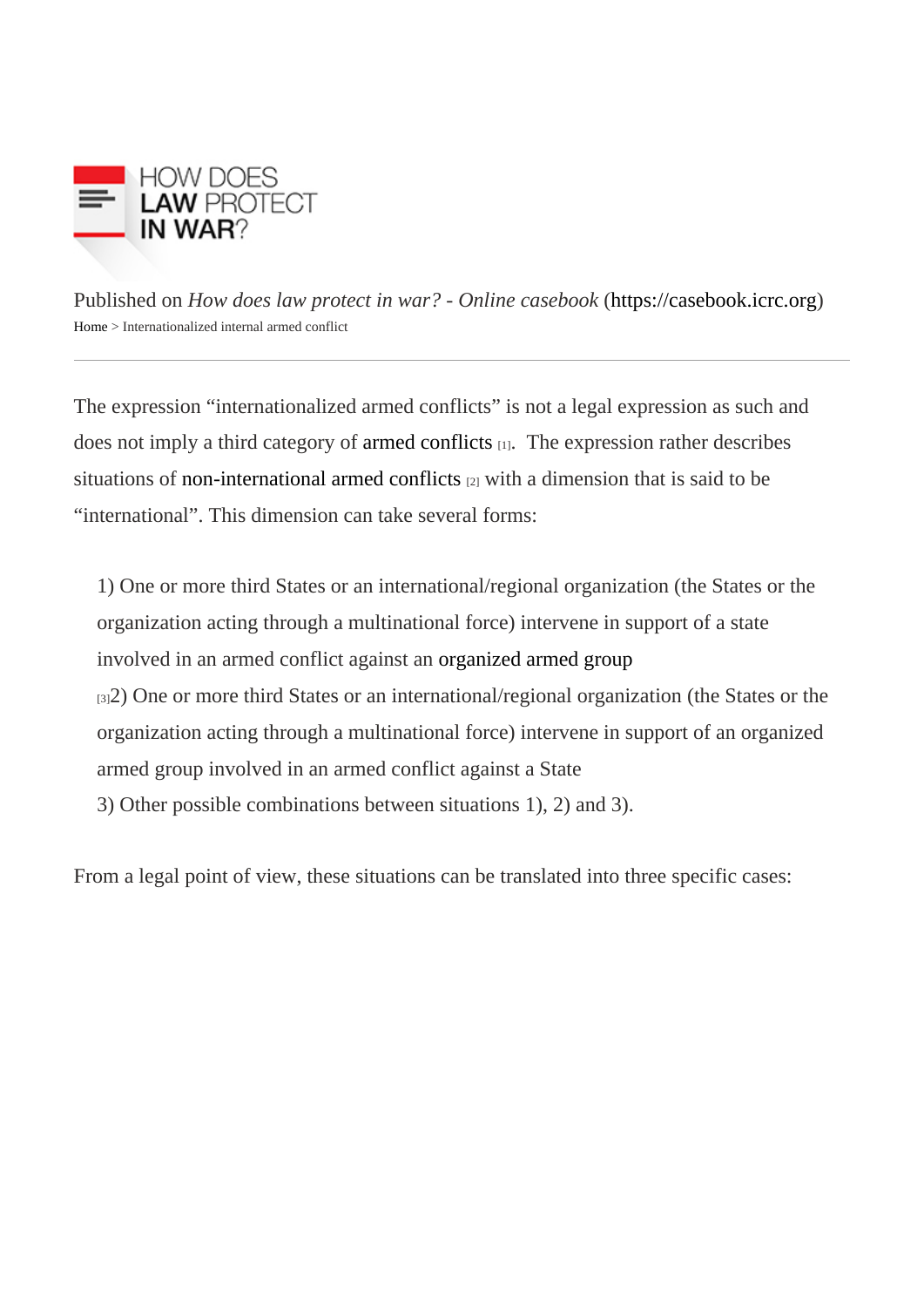Some remain mon-international armed conflict

 $_{[2]}$ - Others become anternational armed conflict

 $_{[4]}$ - Others become "mixed" conflicts. In such conflicts, depending on the nature of parties to the conflict, IHL of non-international armed conflicts applies to the relations between some parties (e.g. between an armed group and an intervening outside State), while IHL of international armed conflicts applies to other relations, e.g. between to States intervening militarily in support of two adverse parties of a NIAC)

## **OUTLINE**

[Chapter 12, III. 6. a\) traditional internationalized internal conflicts](https://casebook.icrc.org/law/non-international-armed-conflict#iii_6_a) [5]

## **CASES**

[Yemen, UN Report on the Armed Conflict since 2014](https://casebook.icrc.org/case-study/yemen-un-report-armed-conflicts-2014) [6]

[ILC, Draft Articles on State Responsibility \(Part A., Art. 8\)](https://casebook.icrc.org/case-study/international-law-commission-articles-state-responsibility#parta_art8) [7]

[ICJ, Nicaragua v. US](https://casebook.icrc.org/case-study/icj-nicaragua-v-united-states)  $_{[8]}$  ([paras 219](https://casebook.icrc.org/case-study/icj-nicaragua-v-united-states#para_219)  $_{[9]}$  and [254](https://casebook.icrc.org/case-study/icj-nicaragua-v-united-states#para_254)  $_{[10]}$ )

[Case Study, Armed Conflicts in the former Yugoslavia](https://casebook.icrc.org/case-study/case-study-armed-conflicts-former-yugoslavia) [11] [\(9](https://casebook.icrc.org/case-study/case-study-armed-conflicts-former-yugoslavia#para_9) [12] and [26](https://casebook.icrc.org/case-study/case-study-armed-conflicts-former-yugoslavia#para_26) [13])

[ICTY, The Prosecutor v. Tadic](https://casebook.icrc.org/case-study/icty-prosecutor-v-tadic)  $_{[14]}$  [\(A. Para. 72](https://casebook.icrc.org/case-study/icty-prosecutor-v-tadic#parta_para72)  $_{[15]}$ , [C. Paras. 87-162](https://casebook.icrc.org/case-study/icty-prosecutor-v-tadic#part_c_para_87)  $_{[16]}$ )

[ICTY, The Prosecutor v. Rajic \(Paras. 11 and 13-31\)](https://casebook.icrc.org/case-study/icty-prosecutor-v-rajic#parta_para11) [17]

[US, Kadic et al v. Karadzic](https://casebook.icrc.org/case-study/united-states-kadic-et-al-v-karadzic) [18]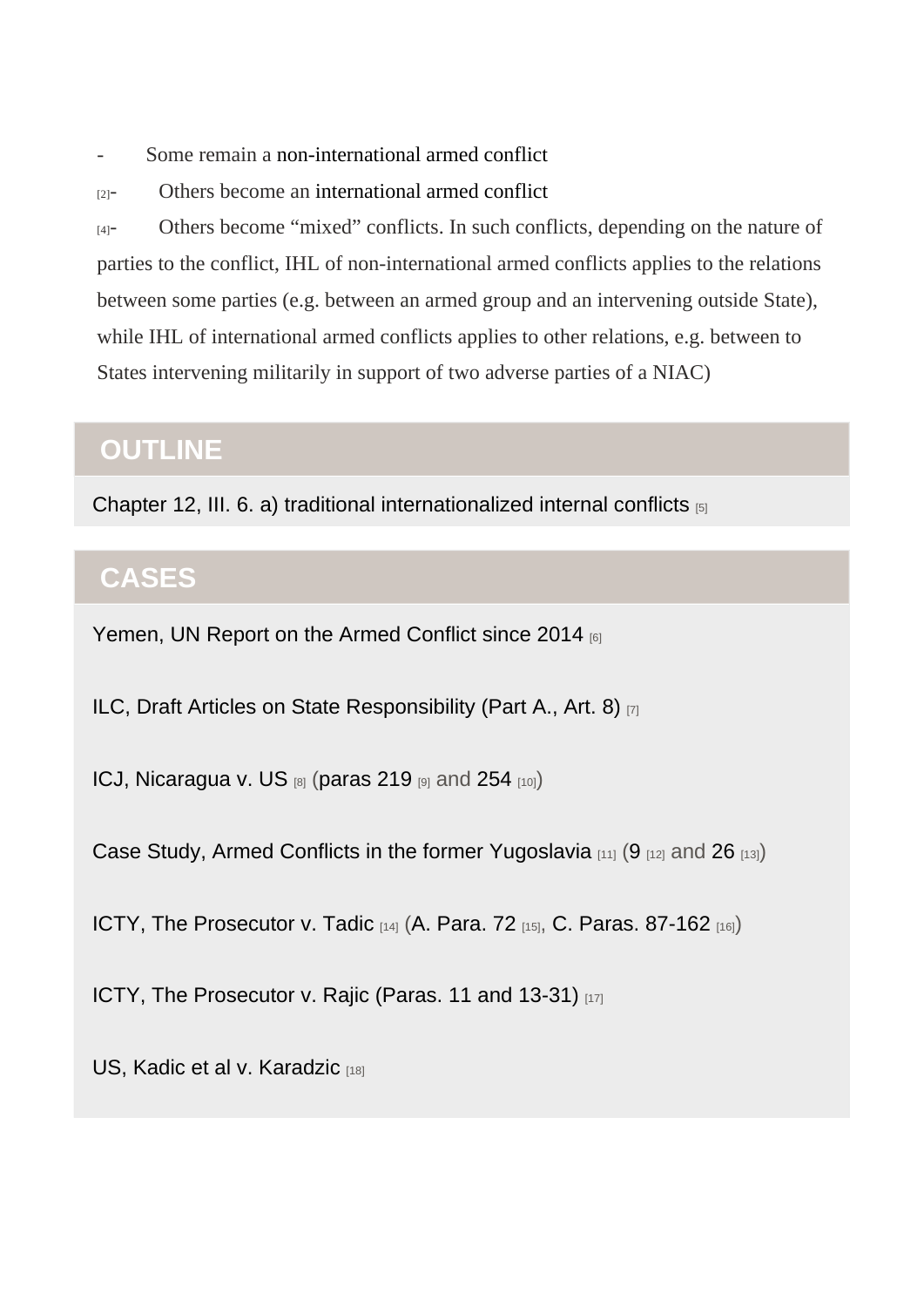[Switzerland, Military Tribunal of Division 1, Acquittal of G.](https://casebook.icrc.org/case-study/switzerland-military-tribunal-division-1-acquittal-g) [19]

[Case Study, Armed Conflicts in the Great Lakes Region \(3. A\)](https://casebook.icrc.org/case-study/case-study-armed-conflicts-great-lakes-region-1994-2005#part_3_a) [20]

[India, Press Release, Violence in Kashmir](https://casebook.icrc.org/case-study/india-press-release-violence-kashmir) [21]

[Philippines, Application of IHL by the National Democratic Front of the](https://casebook.icrc.org/case-study/philippines-application-ihl-national-democratic-front-philippines)  [Philippines](https://casebook.icrc.org/case-study/philippines-application-ihl-national-democratic-front-philippines) [22]

[Georgia/Russia, Human Rights Watch's Report on the Conflict in South Ossetia](https://casebook.icrc.org/case-study/georgiarussia-human-rights-watchs-report-conflict-south-ossetia#para_7)  [\[Paras 7-15\]](https://casebook.icrc.org/case-study/georgiarussia-human-rights-watchs-report-conflict-south-ossetia#para_7) [23]

[Georgia/Russia, Independent International Fact-Finding Mission on the Conflict](https://casebook.icrc.org/case-study/georgiarussia-independent-international-fact-finding-mission-conflict-south-ossetia#para_2)  [in South Ossetia \[Paras 2-27\]](https://casebook.icrc.org/case-study/georgiarussia-independent-international-fact-finding-mission-conflict-south-ossetia#para_2) [24]

[Syria, Press conference with French President Francois Hollande and Russian](https://casebook.icrc.org/case-study/syria-press-conference-french-president-francois-hollande-and-russian-president-vladimir)  [President Vladimir Putin](https://casebook.icrc.org/case-study/syria-press-conference-french-president-francois-hollande-and-russian-president-vladimir) [25]

[Libya, NATO Intervention 2011](https://casebook.icrc.org/case-study/libya-nato-intervention-2011) [26]

[ICRC, International Humanitarian Law and the challenges of contemporary](https://casebook.icrc.org/case-study/icrc-international-humanitarian-law-and-challenges-contemporary-armed-conflicts-2015)  [armed conflicts in 2015](https://casebook.icrc.org/case-study/icrc-international-humanitarian-law-and-challenges-contemporary-armed-conflicts-2015) [27] (Paras [27](https://casebook.icrc.org/case-study/icrc-international-humanitarian-law-and-challenges-contemporary-armed-conflicts-2015#challenges-2015-para27) [28], [57-59](https://casebook.icrc.org/case-study/icrc-international-humanitarian-law-and-challenges-contemporary-armed-conflicts-2015#challenges-2015-para57) [29])

[ICTY, The Prosecutor v. Radovan Karadzic](https://casebook.icrc.org/case-study/icty-prosecutor-v-radovan-karadzic) [30]

[Libya, Report of the Office of the UN High Commissioner for Human Rights](https://casebook.icrc.org/case-study/libya-report-office-un-high-commissioner-human-rights-201415)  [\(2014/15\)](https://casebook.icrc.org/case-study/libya-report-office-un-high-commissioner-human-rights-201415) [31]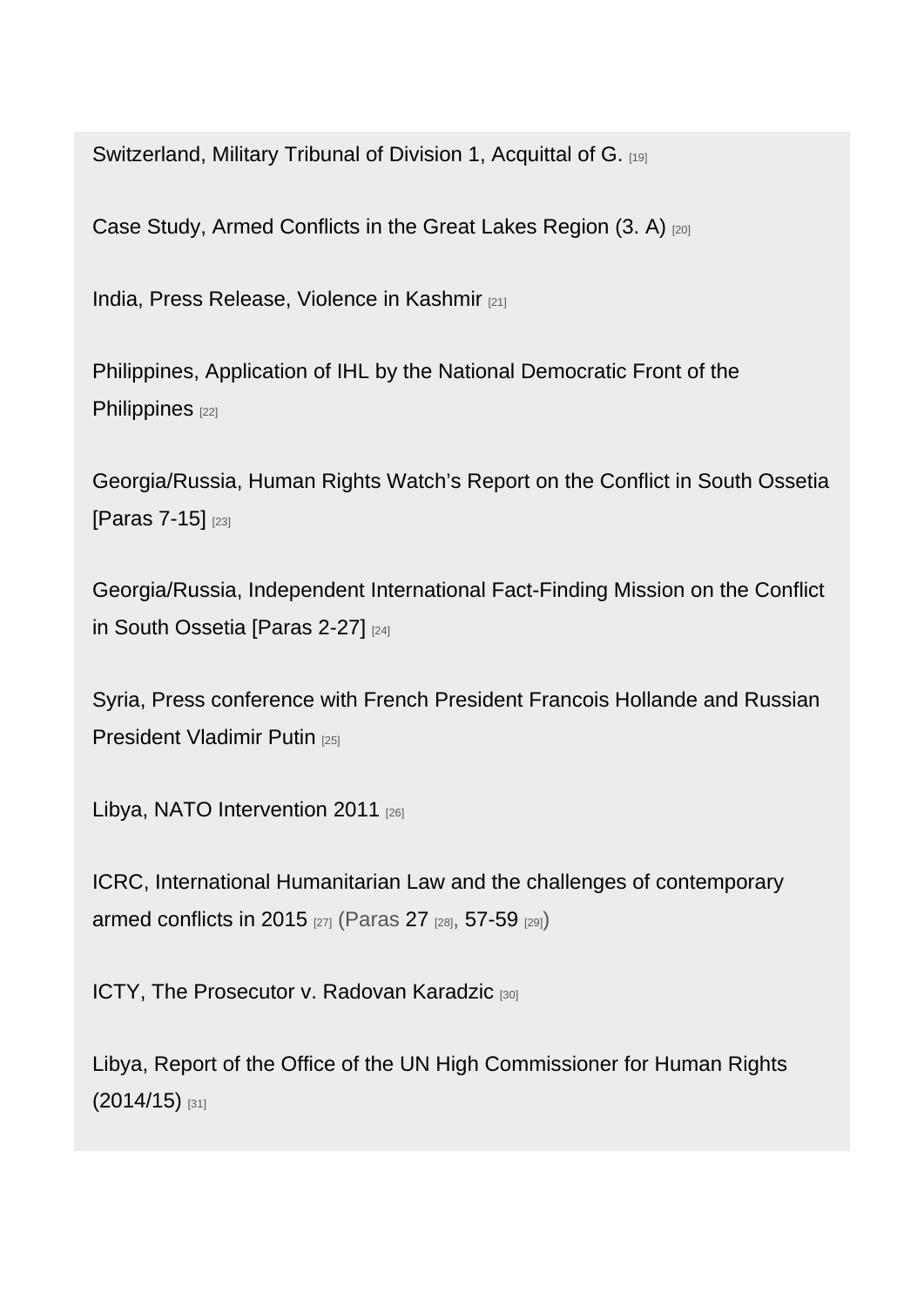[Central African Republic: Sexual Violence by Peacekeeping Forces](https://casebook.icrc.org/case-study/central-african-republic-sexual-violence-peacekeeping-forces) [32]

[Central African Republic, Report of the UN Independent Expert, July 2016](https://casebook.icrc.org/case-study/central-african-republic-report-un-independent-expert-july-2016) [33]

[Syria, Report by UN Commission of Inquiry \(March 2017\)](https://casebook.icrc.org/case-study/syria-report-un-commission-inquiry-march-2017) [34]

[Italy, Use of force against ambulances in Iraq](https://casebook.icrc.org/case-study/italy-use-force-against-ambulances-iraq) [35]

[Syria, the Battle for Aleppo](https://casebook.icrc.org/case-study/syria-battle-aleppo) [36]

[Iraq/Syria/UK, Drone Operations against ISIS](https://casebook.icrc.org/case-study/iraqsyriauk-drone-operations-against-isis) [37]

[United Kingodm, Arms Trade With Saudi Arabia](https://casebook.icrc.org/case-study/united-kingdom-arms-trade-saudi-arabia) [38]

[International Criminal Court, Trial Judgment in the Case of the Prosecutor V.](https://casebook.icrc.org/case-study/international-criminal-court-trial-judgment-case-prosecutor-v-jean-pierre-bemba-gombo)  [Jean-Pierre Bemba Gombo](https://casebook.icrc.org/case-study/international-criminal-court-trial-judgment-case-prosecutor-v-jean-pierre-bemba-gombo) [39]

[Iraq, The Battle for Mosul](https://casebook.icrc.org/case-study/iraq-battle-mosul) [40]

[Eastern Ukraine, Attacks Against and Military Use of Schools](https://casebook.icrc.org/case-study/eastern-ukraine-attacks-against-and-military-use-schools) [41]

[Eastern Ukraine, OHCHR Report on the Situation: November 2016 - February](https://casebook.icrc.org/case-study/eastern-ukraine-ohchr-report-situation-november-2016-february-2017)  [2017](https://casebook.icrc.org/case-study/eastern-ukraine-ohchr-report-situation-november-2016-february-2017) [42]

[UN, Working Group on the use of Mercenaries: Preliminary Findings of Mission](https://casebook.icrc.org/case-study/un-working-group-use-mercenaries-preliminary-findings-mission-ukraine)  [to Ukraine](https://casebook.icrc.org/case-study/un-working-group-use-mercenaries-preliminary-findings-mission-ukraine) [43]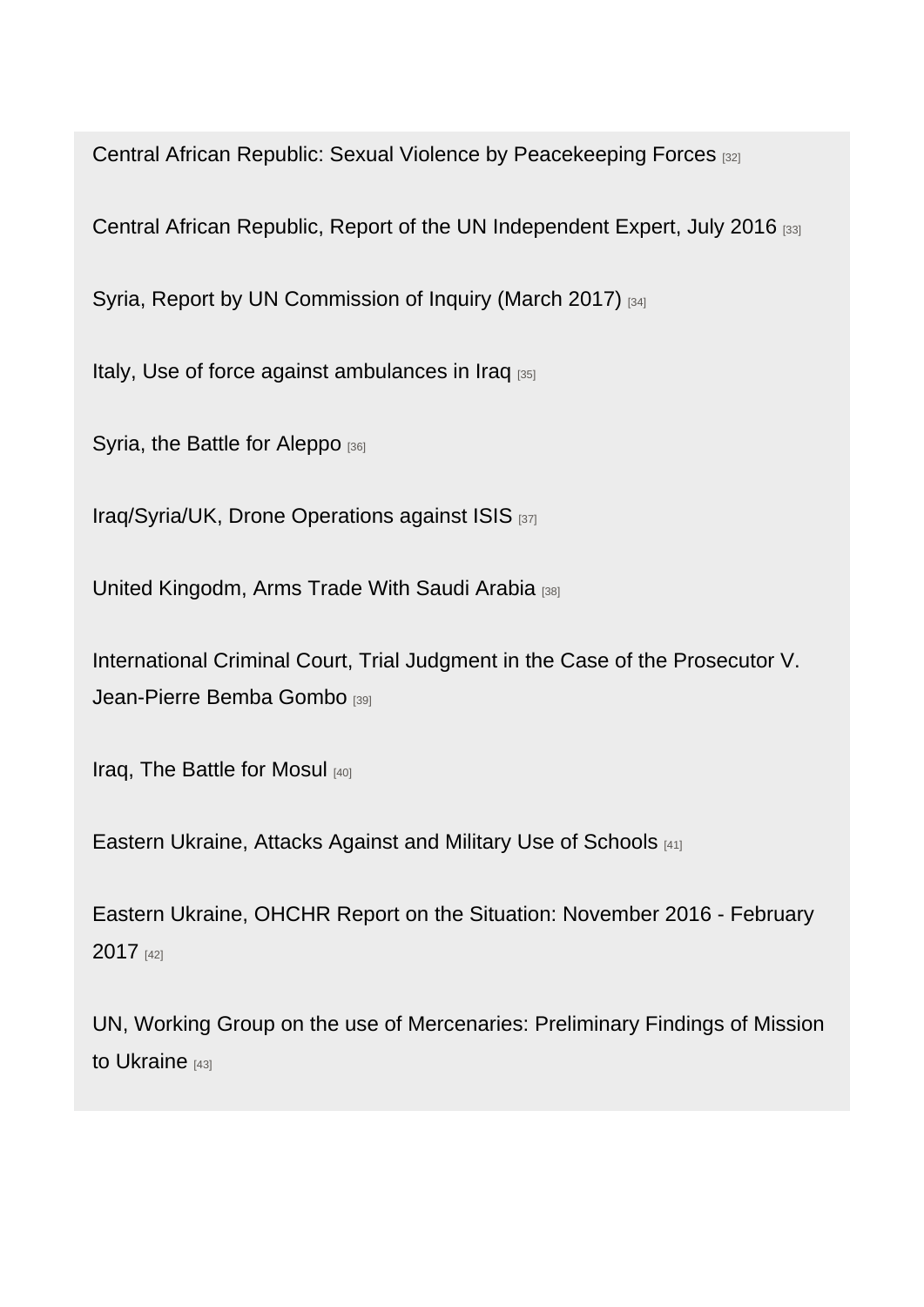[Central African Republic, No Class: When Armed Groups Use Schools](https://casebook.icrc.org/case-study/central-african-republic-no-class-when-armed-groups-use-schools) [44]

[Syria: Attacks on Oil Infrastructure](https://casebook.icrc.org/case-study/syria-attacks-oil-infrastructure) [45]

[Eastern Ukraine: Detention And Death Sentences By Armed Groups](https://casebook.icrc.org/case-study/eastern-ukraine-detention-and-death-sentences-armed-groups) [46]

## BIBLIOGRAPHIC RESOURCES

Source URL: https://casebook.icrc.org/glossary/internationalized-internal-armed-conflict Links

[1] https://casebook.icrc.org/glossary/armed-conflict

[2] https://casebook.icrc.org/glossary/non-international-armed-conflict

[3] https://casebook.icrc.org/glossary/armed-groups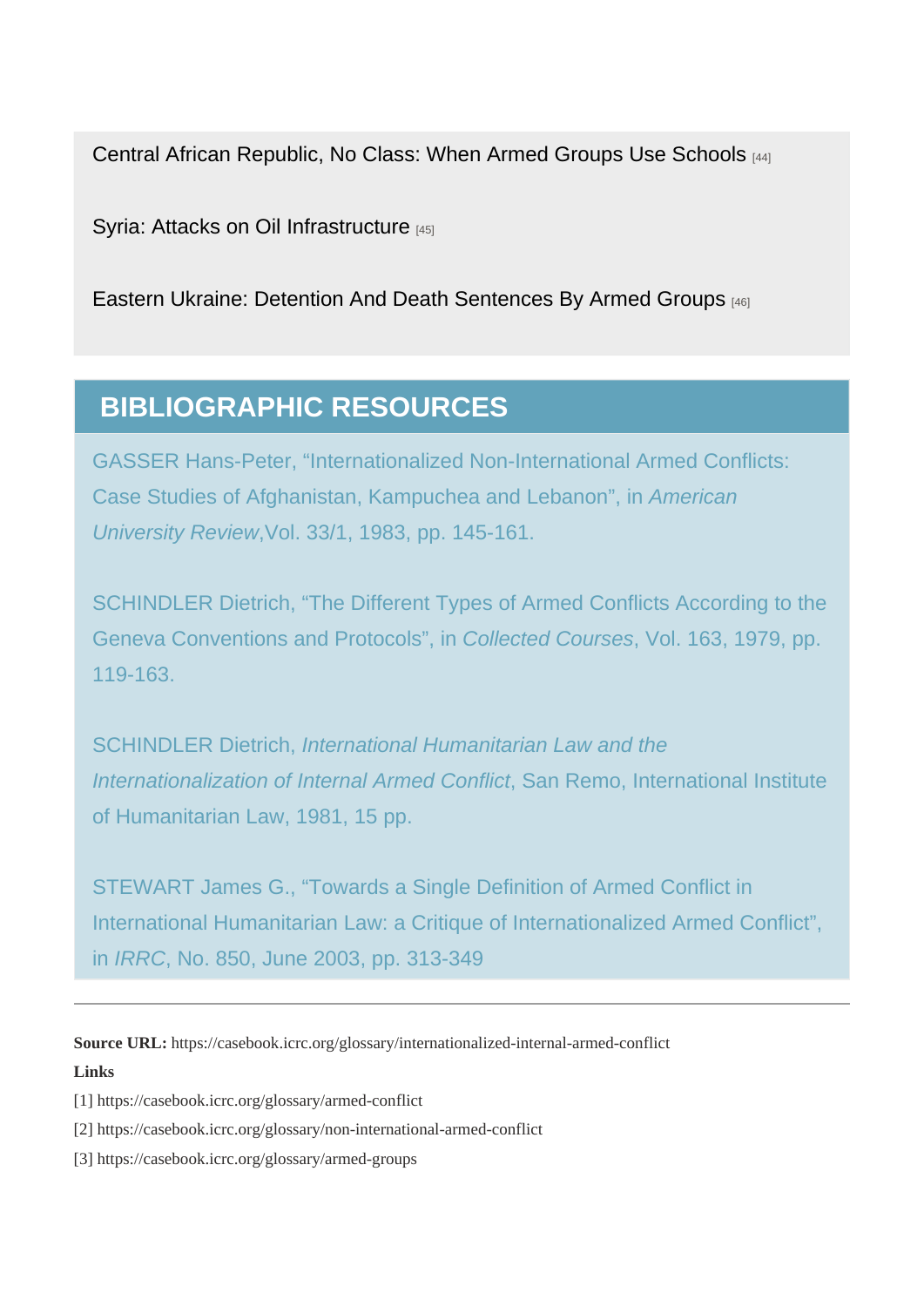- [4] https://casebook.icrc.org/glossary/international-armed-conflict
- [5] https://casebook.icrc.org/law/non-international-armed-conflict#iii\_6\_a
- [6] https://casebook.icrc.org/case-study/yemen-un-report-armed-conflicts-2014
- [7] https://casebook.icrc.org/case-study/international-law-commission-articles-state-responsibility#parta\_art8
- [8] https://casebook.icrc.org/case-study/icj-nicaragua-v-united-states
- [9] https://casebook.icrc.org/case-study/icj-nicaragua-v-united-states#para\_219
- [10] https://casebook.icrc.org/case-study/icj-nicaragua-v-united-states#para\_254
- [11] https://casebook.icrc.org/case-study/case-study-armed-conflicts-former-yugoslavia
- [12] https://casebook.icrc.org/case-study/case-study-armed-conflicts-former-yugoslavia#para\_9
- [13] https://casebook.icrc.org/case-study/case-study-armed-conflicts-former-yugoslavia#para\_26
- [14] https://casebook.icrc.org/case-study/icty-prosecutor-v-tadic
- [15] https://casebook.icrc.org/case-study/icty-prosecutor-v-tadic#parta\_para72
- [16] https://casebook.icrc.org/case-study/icty-prosecutor-v-tadic#part\_c\_para\_87
- [17] https://casebook.icrc.org/case-study/icty-prosecutor-v-rajic#parta\_para11
- [18] https://casebook.icrc.org/case-study/united-states-kadic-et-al-v-karadzic
- [19] https://casebook.icrc.org/case-study/switzerland-military-tribunal-division-1-acquittal-g
- [20] https://casebook.icrc.org/case-study/case-study-armed-conflicts-great-lakes-region-1994-2005#part\_3\_a
- [21] https://casebook.icrc.org/case-study/india-press-release-violence-kashmir
- [22] https://casebook.icrc.org/case-study/philippines-application-ihl-national-democratic-front-philippines
- [23] https://casebook.icrc.org/case-study/georgiarussia-human-rights-watchs-report-conflict-south-ossetia#para\_7
- [24] https://casebook.icrc.org/case-study/georgiarussia-independent-international-fact-finding-mission-conflictsouth-ossetia#para\_2
- [25] https://casebook.icrc.org/case-study/syria-press-conference-french-president-francois-hollande-and-russianpresident-vladimir
- [26] https://casebook.icrc.org/case-study/libya-nato-intervention-2011
- [27] https://casebook.icrc.org/case-study/icrc-international-humanitarian-law-and-challenges-contemporary-armedconflicts-2015
- [28] https://casebook.icrc.org/case-study/icrc-international-humanitarian-law-and-challenges-contemporary-armedconflicts-2015#challenges-2015-para27
- [29] https://casebook.icrc.org/case-study/icrc-international-humanitarian-law-and-challenges-contemporary-armedconflicts-2015#challenges-2015-para57
- [30] https://casebook.icrc.org/case-study/icty-prosecutor-v-radovan-karadzic
- [31] https://casebook.icrc.org/case-study/libya-report-office-un-high-commissioner-human-rights-201415
- [32] https://casebook.icrc.org/case-study/central-african-republic-sexual-violence-peacekeeping-forces
- [33] https://casebook.icrc.org/case-study/central-african-republic-report-un-independent-expert-july-2016
- [34] https://casebook.icrc.org/case-study/syria-report-un-commission-inquiry-march-2017